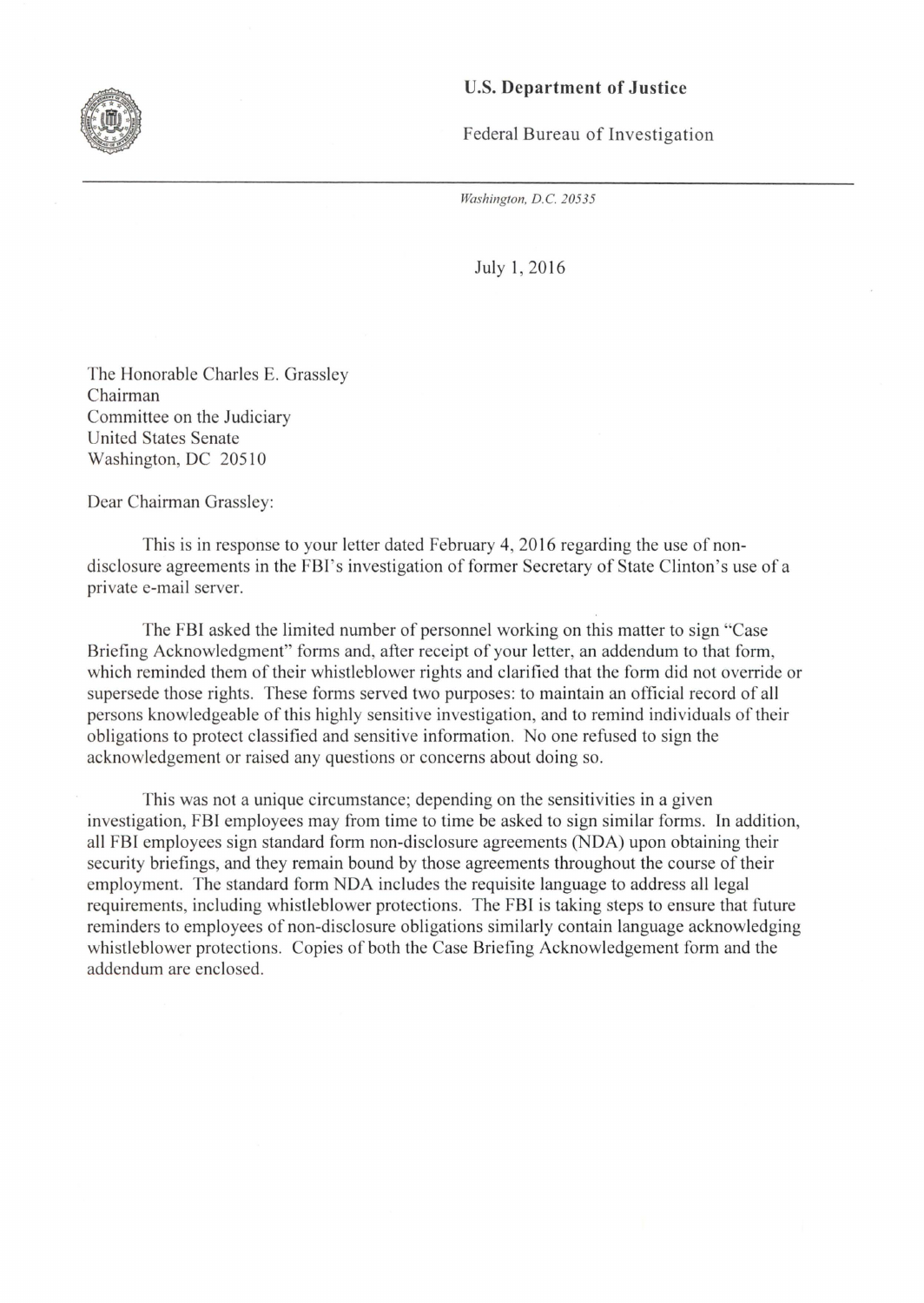We appreciate your continued support for the FBI and its mission. If you have questions concerning this or other matters, please contact this office by calling (202) 324-5051.

Sincerely,

Stephen D. Kelly

Assistant Director Office of Congressional Affairs

Enclosure

The Honorable Patrick J. Leahy Ranking Member Committee on the Judiciary United States Senate Washington, DC 20510